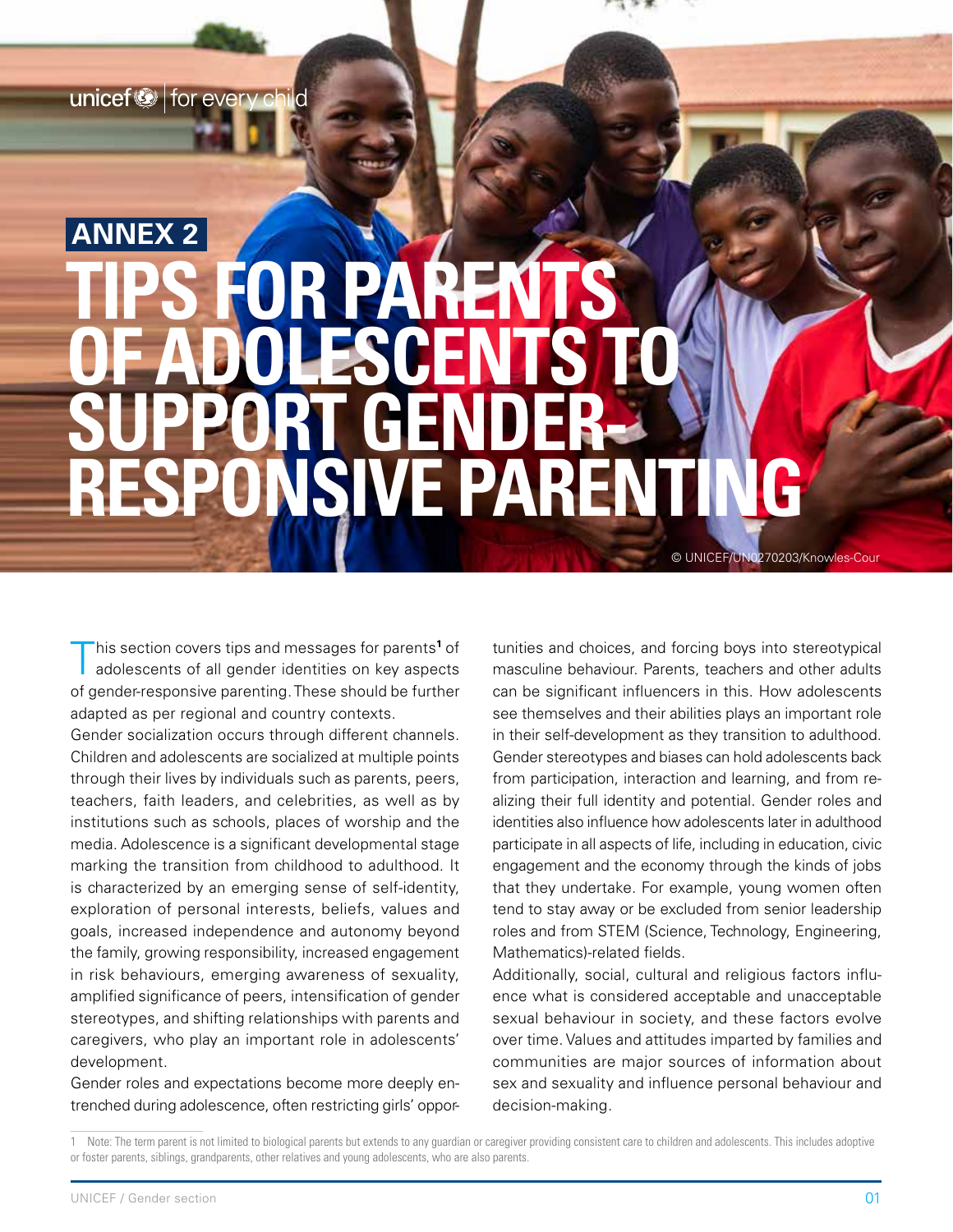Parenting during this period provides opportunities to promote positive gender socialization messages prior to adulthood, for example, to reduce exposure to gender-specific risk factors, to encourage shared responsibility for prevention of pregnancy, HIV and STI infection, prevention of gender-based violence, and to promote positive sexual and reproductive health behaviours and menstrual health. The following summarizes some of these key tips.

## **Mitigating stereotypes and biases that hold adolescents back from meaningful participation, interaction and learning, and from realizing their full identity and potential**

#### *Tips & messages for parents:*

- **•** Provide holistic, accurate and practical information on gender and sexual identities, as well as sexual and reproductive health, while also promoting positive, inclusive gender portrayals and behaviours. Refrain from strongly assigning and asserting gender identities onto your adolescent(s). Instead, encourage them to develop their own sense of identity and agency in a respectful, nurturing, accepting environment.
- **•** Empower and provide adolescents with opportunities to develop core assets such as communication, decision-making and problem-solving skills, for practice and use in the home, among their peers and in the community.
- **•** Show love and affection freely and discourage toxic/stereotypical masculine behavior (e.g. saying that boys who cry are weak). Encourage adolescents to be emotionally open, honest and accepting and encourage them to express their feelings.
- **•** Show interest and engage with your adolescent(s)' ideas and activities. Where possible, support them to further explore areas of interest e.g. study subjects, sports, art, activism, etc.
- **•** Actively support the development of your adolescents' self-esteem and confidence through frequent communication and encouragement. Refrain from asserting beauty standards and body-image on girls and boys and emphasize that beauty comes in all shapes and forms.
- **•** Provide a safe and nurturing environment.
- **•** Allow adolescents to be true to themselves, despite the pressures from peers and social media.

**Actively seek to include fathers or other male caregivers in activities to promote positive parenting, to raise awareness of the impact of harmful gender socialization on their adolescent children, and to model gender equitable behaviours in their homes**

- **•** *Tips & messages for parents:*
- **•** Model gender-equitable behaviour and roles at home that positively challenge gender stereotypes, e.g. doing activities traditionally connected to the opposite gender like fathers cooking in the kitchen and sharing caregiving and household responsibilities.
- **•** Be a positive role model for adolescents, including in non-traditional gender roles such as women in STEM or construction jobs; men as care-related professions such as nurses and teachers, etc.
- **•** Avoid language or jokes that can reinforce gender stereotypes intended to be derogatory, e.g. 'he cries like a girl', 'she's such a tomboy', 'she's too bossy', 'he's too soft', etc.
- **•** Participate in parenting training and education programmes to develop skills and enhance awareness about addressing internal gender biases.

# **Actively seek to include fathers or other male caregivers in activities to promote positive parenting, to raise awareness of the impact of harmful gender socialization on their adolescent children, and to model gender equitable behaviours in their homes**

#### *Tips & messages for parents:*

- **•** Model gender-equitable behaviour and roles at home that positively challenge gender stereotypes, e.g. doing activities traditionally connected to the opposite gender like fathers cooking in the kitchen and sharing caregiving and household responsibilities.
- **•** Be a positive role model for adolescents, including in non-traditional gender roles such as women in STEM or construction jobs; men as care-related professions such as nurses and teachers, etc.
- **•** Avoid language or jokes that can reinforce gender stereotypes intended to be derogatory, e.g. 'he cries like a girl', 'she's such a tomboy', 'she's too bossy', 'he's too soft', etc.
- **•** Participate in parenting training and education programmes to develop skills and enhance awareness about addressing internal gender biases.